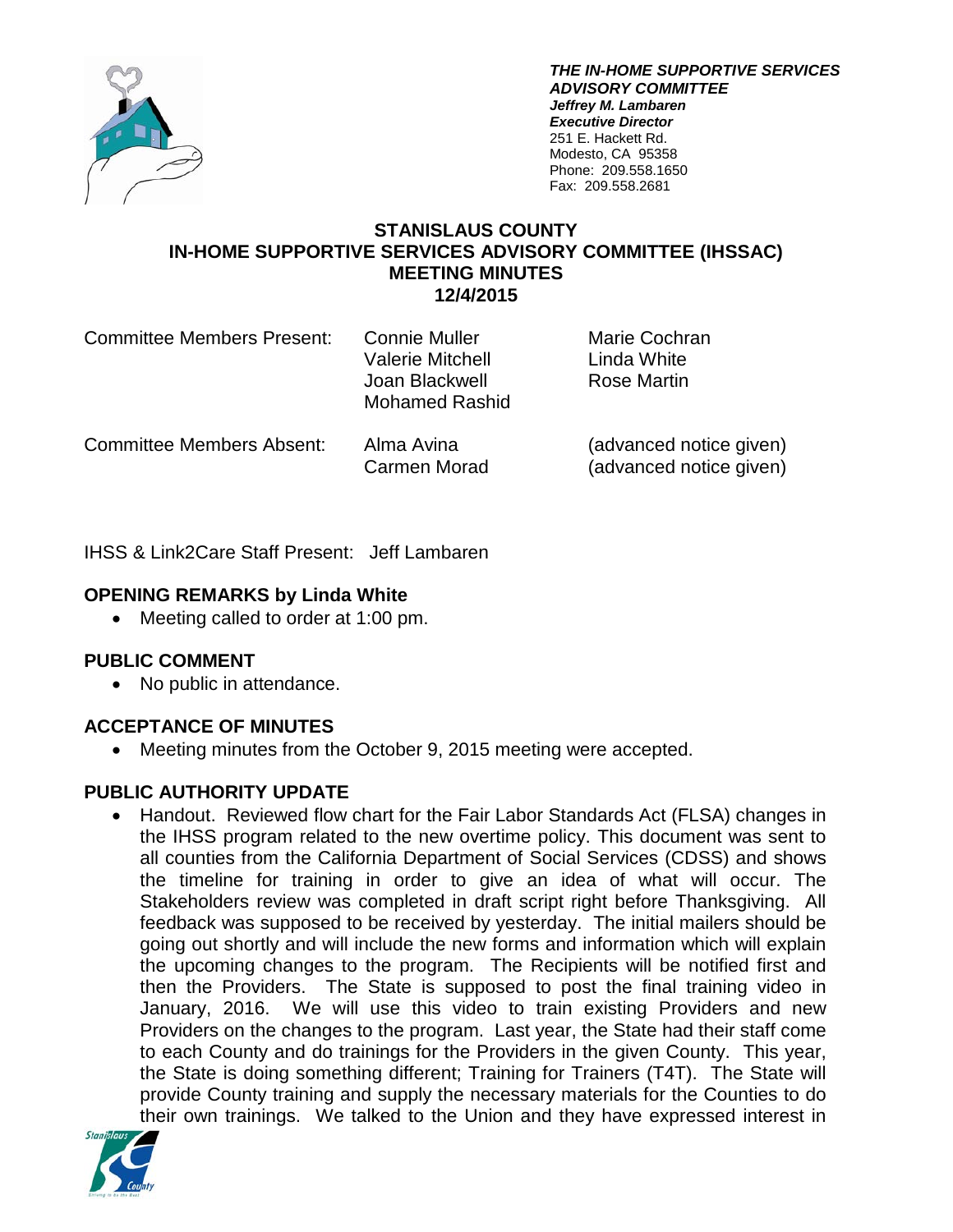doing the training together. First we will need to receive the materials and review them to determine how to proceed. We are looking at mid-January, February, and March timelines.

- The program currently has no cap on how many hours a Provider can work per week. Under the new rules, the Provider would be able to claim a maximum of 70 hours per week if they are in a one-to-one relationship with the Recipient. If working for multiple Recipients, the maximum hours allowed per week would be 66 hours per week. The maximum monthly hours for Recipients has not changed; it is still 283 hours per month. The violation process for Providers is still in place. **Violation #1** – Warning letter mailed to the Provider. **Violation #2** – Form mailed to the Provider which they can complete a one-time training on workweek and travel time limits. By completing the training would the Provider would avoid a second violation, the training must be done within 14 calendar days. **Violation #3** – Suspension of the Provider from the program for 3 months. **Violation #4** – Suspension of the Provider from the program for one year and then will have to redo the background check/fingerprint process and attend orientation after the one year time period to resume as a Provider. Travel time is still in place for Providers who work for multiple Recipients; but only if they work for them on the same day. The maximum allowable hours for travel time per week are 7. Recipients can also be authorized to receive additional wait time and assistance for medical appointments. The overtime will occur after 40 hours in a week. The rules are still vague on this process and we are waiting for more information from CDSS but basically if a Provider does not currently work over 40 hours per week, they are not eligible for overtime unless granted an exception by the social worker. No authorization is needed from the County if the Recipient has the maximum hours per month. The new overtime process will begin on February 1, 2016; there will be a 3 month and, maybe longer, grace period for program violations. Jeff will bring the training materials and specific forms to future meetings for review and discussion once they are received.
- Handout. ACL Rule changes due to Federal and State Legislation. This ACL discusses the State responsibilities and County responsibilities. There will be a definite impact on our workload; suggests that the Counties should hire more staff.
- We are in the final stages of labor negotiations with the United Domestic Workers Union (UDW). Should have an update at our next meeting.

### **BUDGET UPDATE**

• On Wednesday, the State held additional hearings on the Managed Care Organization (MCO) Tax. Their decision could impact the program in that we still have no permanent solution regarding funding for the IHSS program which means that if they cannot come up with additional revenue through alternate revenue sources the 7% reduction could be back in place effective July 1, 2016. This was a one year measure contingent upon funding. Keeping an eye on the Governor's January, 2016 budget.

# **LEGISLATIVE UPDATE**

• This is the phase of the cycle where the Legislature will be listening to their constituents and interest groups are developing issues to bring to the Legislature.

## **FURTHER ACTION PLANNING FOR 2015-2016**